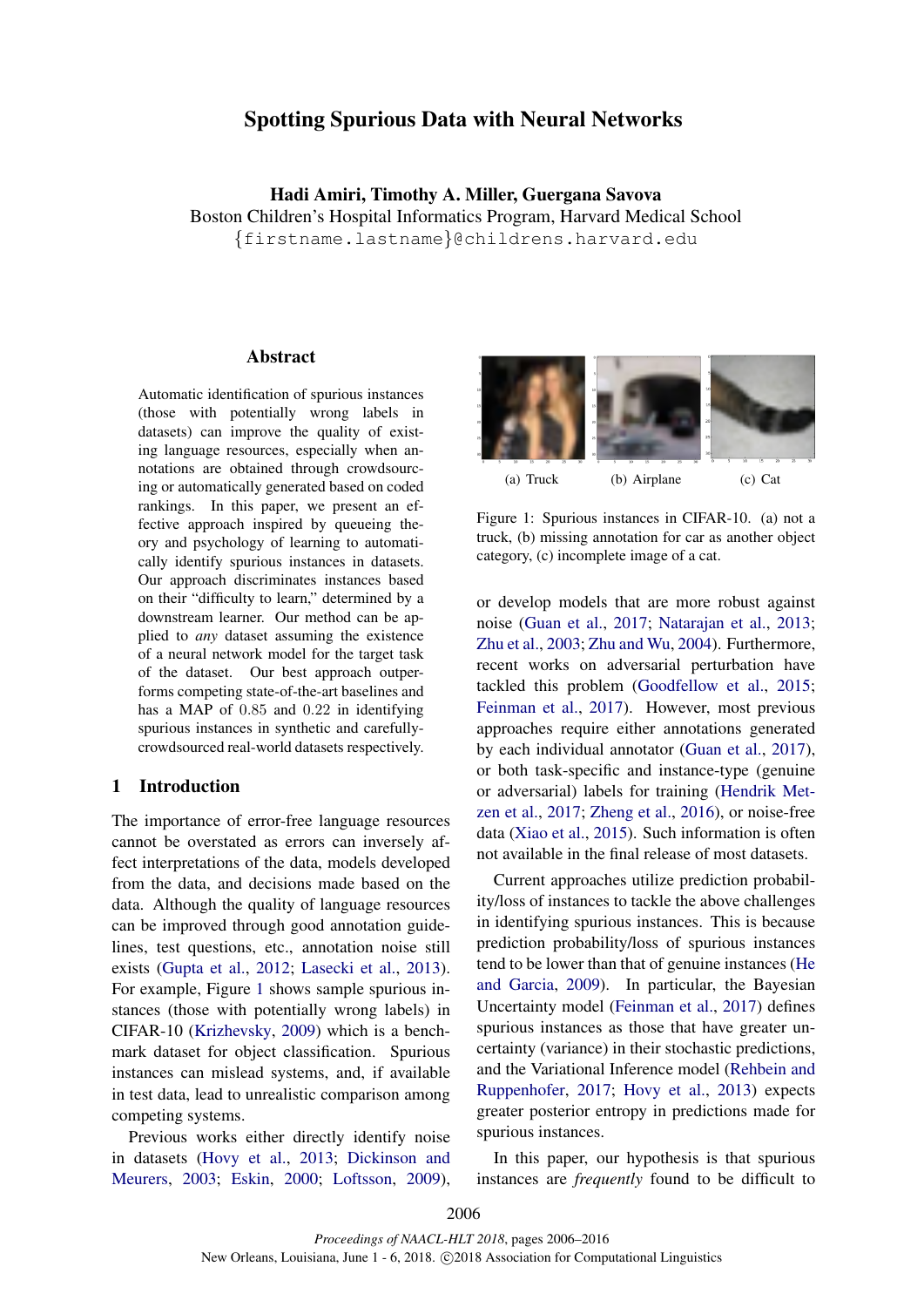learn during training process. This difficulty in learning stems from the intrinsic discrepancy between spurious and the cohort of genuine instances which frequently makes a learner less confident in predicting the *wrong* labels of spurious instances. Based on this hypothesis, we present two frameworks which are inspired by findings in queueing theory and psychology, namely Leitner queue network (Leitner, 1974) and Curriculum Learning (Bengio et al., 2009). Our frameworks can be considered as schedulers that schedule instances to train a downstream learner (e.g. a neural network) with respect to "easiness"/"difficulty" of instances - determined by the extent to which the learner can correctly label (e.g. classify) instances during the training process. The two frameworks, however, differ in their views on the theory of learning as we describe below:

Curriculum learning is inspired by the learning principle that humans can learn more effectively when training starts with *easier* concepts and gradually proceeds with more difficult ones (Bengio et al., 2009). On the other hand, Leitner system is inspired by *spaced repetition* (Dempster, 1989; Cepeda et al., 2006), the learning principle that effective and efficient learning can be achieved by working more on difficult concepts and less on easier ones. Both frameworks are effective, conceptually simple, and easy to implement.

The contributions of this paper are as follows: (a) we develop a cognitively-motivated and effective algorithm for identifying spurious instances in datasets, (b) our approach can be applied to *any* dataset without modification if there exists a neural network architecture for the target task of the dataset, and (c) we release a tool that can be easily used to generate a ranked list of spurious instances in datasets.<sup>1</sup> Our tool requires a dataset and its corresponding network architecture to generate a ranked list of spurious instances in the dataset.

Our best approach (Leitner model) has a mean average precision (MAP) of 0.85 and 0.22 in identifying spurious instances on real-world and synthetic datasets and outperforms competing stateof-the-art baselines.

### 2 Method

We assume that our learner is a neural network which trains for  $k$  iterations until convergence. Furthermore, we assume that spurious and gen-

### Algorithm 1. Curriculum Spotter

```
Input: H : training data, V : validation data, k : num-
ber of iterations
```
Output: Ranked list of spurious instances

0  $batch = H$  $\begin{bmatrix} 1 & S^0[h_j] = 0 \text{ for } h_j \in \mathbf{H} \end{bmatrix}$ 2 For  $epoch = 1$  to  $k$ : 8  $model = \text{train}(batch, V)$ <br>3  $loss = Loss(model, H)$  $loss = Loss(model, H)$ 4  $\lambda$  = compute lambda(*model*, loss, **H**)<br>5  $easubatch$  = sample easy( $\lambda$ , loss, **H**)  $easy\_batch = sample\_easy(\lambda, loss, H)$ 6 hard\_batch =  $H - easy\_batch$ <br>7 batch = easy\_batch + top( $\frac{epo}{e}$ ) 7 batch = easy\_batch +  $\textbf{top}(\frac{epoch}{k}, hard\_batch)$  $9S^{epoch} = \textbf{update\_stat}(S^{epoch-1}, hard\_batch),$ loss) 10 End for 11 return sort  $(S^k, H, loss)$ 

Figure 2: Curriculum Spotter. Loss(.) computes loss of a network with respect to given instances, compute lambda(.) computes the average loss of current model for correctly classified instances, sample\_easy(.) creates list of easy instances using current loss values,  $top(.)$  returns  $epoch/k$  fraction of easiest hard instances, update stat(.) scores instances according to Eq.  $(1)$ , and sort $(.)$  ranks instances based on the resulting scores  $S$  updated by Eq. (2).

uine instances are mixed at training time and the network is only provided with task-specific but not genuine/spurious labels for the instances.

### 2.1 Curriculum Learning

Bengio et al. (2009) and Kumar et al. (2010) developed training paradigms which are inspired by the learning principle that humans can learn more effectively when training starts with easier concepts and gradually proceeds with more difficult ones. Since easiness of information is not readily available in most datasets, previous approaches used heuristic techniques (Spitkovsky et al., 2010; Basu and Christensen, 2013) or optimization algorithms (Jiang et al., 2015, 2014) to quantify easiness for instances. These approaches consider an instance as easy if its prediction loss is smaller than a threshold  $(\lambda)$ . Given a neural network as the learner, we adopt curriculum learning to identify spurious instances as follows (see Figure 2):

At each iteration  $i$ , we divide all instances into *easy* and *hard* batches using the iteration-specific threshold  $\lambda_i$  and the loss values of instances at iteration  $i$ , obtained from the current partially-trained network. All instances with a loss smaller than  $\lambda_i$  are considered as easy and the rest are consid-

<sup>1</sup>https://scholar.harvard.edu/hadi/spot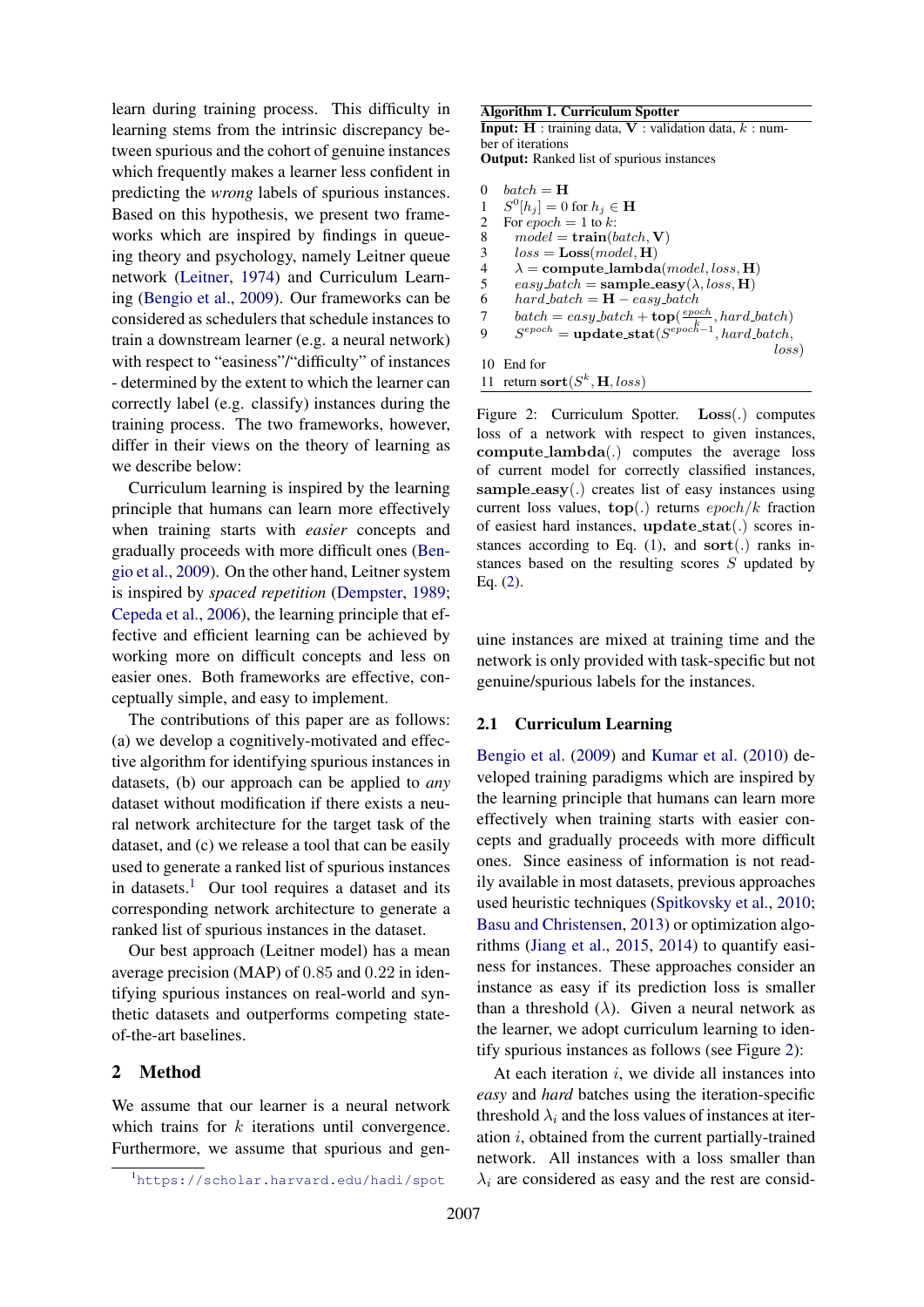ered as hard. All easy instances in conjunction with  $\delta_i \in [0, 1]$  fraction of easiest hard instances (those with smallest loss values greater than  $\lambda_i$ ) are used for training at iteration i. We set each  $\lambda_i$ to the average<sup>2</sup> loss of training instances that are correctly classified by the current partially-trained network. Furthermore, at each iteration  $i > 1$ , we set  $\delta_i = i/k$  where k is the total number of iterations. In this way, difficult instances are gradually introduced to the network at every new iteration.

The update stat(.) function in Figure 2 scores instances based on their frequency of occurrence in the hard batch. In particular, for each instance  $h_i$ :

$$
S^{e}(h_{i}) = S^{e-1}(h_{i}) + \tag{1}
$$

$$
\mathbb{1}_{\text{hard-batch}^{e}}(h_{i}) \times \left(\frac{1}{|\text{hard-batch}^{e}|} + \text{loss}^{e}(h_{i})\right),
$$

where  $S^{e}(h_i)$  is the score of  $h_i$  at iteration  $e$ ,  $\mathbb{1}_Y(x)$  is an indicator function which is 1 when  $x \in Y$  and otherwise 0,  $hard\_batch^e$  indicates the set of hard instances at iteration e, and  $loss^{e}(h_i)$ is the loss of the network for  $h_i$  at iteration e. The above function assigns higher scores to instances that are frequently considered as hard instances by the curriculum learning framework (such instances are ranked higher in the final ranked list of spurious instances). It also assigns a final score of  $S^k(h_i) = 0$  to instances that are treated as easy instances throughout the training process, i.e. those that have a loss smaller than the iteration-specific threshold  $\lambda_i$  at each iteration i and, therefore, are always placed in the easy batch. To break the tie for these instances in the final ranking, we resort to their final loss values as follows:

$$
S^k(h_i) = loss^k(h_i), \text{if } S^k(h_i) = 0. \tag{2}
$$

#### 2.2 Leitner System

The Leitner System is inspired by the broad evidence in psychology that shows human ability to retain information improves with repeated exposure and exponentially decays with delay since last exposure (Cepeda et al., 2006). Spaced repetition forms the building block of many educational devices, such as flashcards, in which small pieces of information are repeatedly presented to a learner on a schedule determined by a spaced repetition

#### Algorithm 2. Leitner Spotter

**Input:** H : training data,  $V$  : validation data,  $k$  : number of iterations,  $n$ : number of queues Output: Ranked list of spurious instances

0  $Q = [q_0, q_1, \ldots, q_{n-1}]$ <br>
1  $q_0 = [\mathbf{H}], q_i = []$  for i 1  $q_0 = [\mathbf{H}], q_i = []$  for  $i \in [1, n-1]$ <br>2  $S^0[h_i] = 0$  for  $h_i \in \mathbf{H}$ 2  $S^0[h_j] = 0$  for  $h_j \in \mathbf{H}$ 3 For epoch = 1 to k:<br>4  $batch = \Box$ 4  $batch = []$ <br>5 For  $i = 0$  1 5 For  $i = 0$  to  $n - 1$ :<br>6 If  $\epsilon$ poch%2<sup>i</sup> == 6 If  $epoch\%2^i == 0:$ <br>7  $batch = batch +$  $\dot{b} \text{atch} = \text{batch} + q_i$ 8 End For<br>9  $\frac{1}{100}$  $promos, demos, loss = train(batch, V)$ 10 update\_queue $(Q, promos, demos)$  $11$  $e^{epoch} = \textbf{update\_stat}(S^{epoch-1}, Q, loss)$ 12 End for 13 return sort $(S^k, H, loss)$  $q_0$  epochs =  $\{1, 2, 3, 4, 5, \dots\}$  $q_1$  epochs = {2, 4, 6, 8, 10, ...}  $q_2$  epochs = {4, 8, 12, 16, 20, ...}  $\geq$ .

Figure 3: Leitner Spotter. The train(.) function trains the network using instances in the current *batch*,  $update\_queue(.)$  promotes the correctly classified instances–promos–to their next queues and demotes the wrongly classified ones–demos–to  $q_0$ , update stat(.) scores instances according to Eq. (3), and sort(.) ranks instances based on resulting scores S updated by Eq.  $(4)$ .

algorithm. Such algorithms show that human learners can learn efficiently and effectively by increasing intervals of time between subsequent reviews of previously learned materials (Dempster, 1989; Novikoff et al., 2012). We adopt the Leitner system to identify spurious instances as follows:

Suppose we have *n* queues  $\{q_0, q_1, \ldots, q_{n-1}\}.$ The Leitner system initially places all instances in the first queue,  $q_0$ . As Figure 3 shows, the system trains with instances of  $q_i$  at every  $2^i$  iterations. At each iteration, only instances in the selected queues will be used for training the network. During training, if an instance from  $q_i$  is correctly classified by the network, the instance will be "promoted" to  $q_{i+1}$ , otherwise it will be "demoted" to the first queue,  $q_0$ . Therefore, as the network trains through time, higher queues will accumulate easier instances which the network is most accurate about, while lower queues carry either hard or potentially spurious instances. This is because of the intrinsic discrepancy between spurious instances and the cohort of genuine instances which makes the network less confident in predicting the wrong labels of spurious instances. Figure 3 (bot-

 $2$ We also considered maximum and median loss, but average loss led to greater training gain in terms of effectiveness.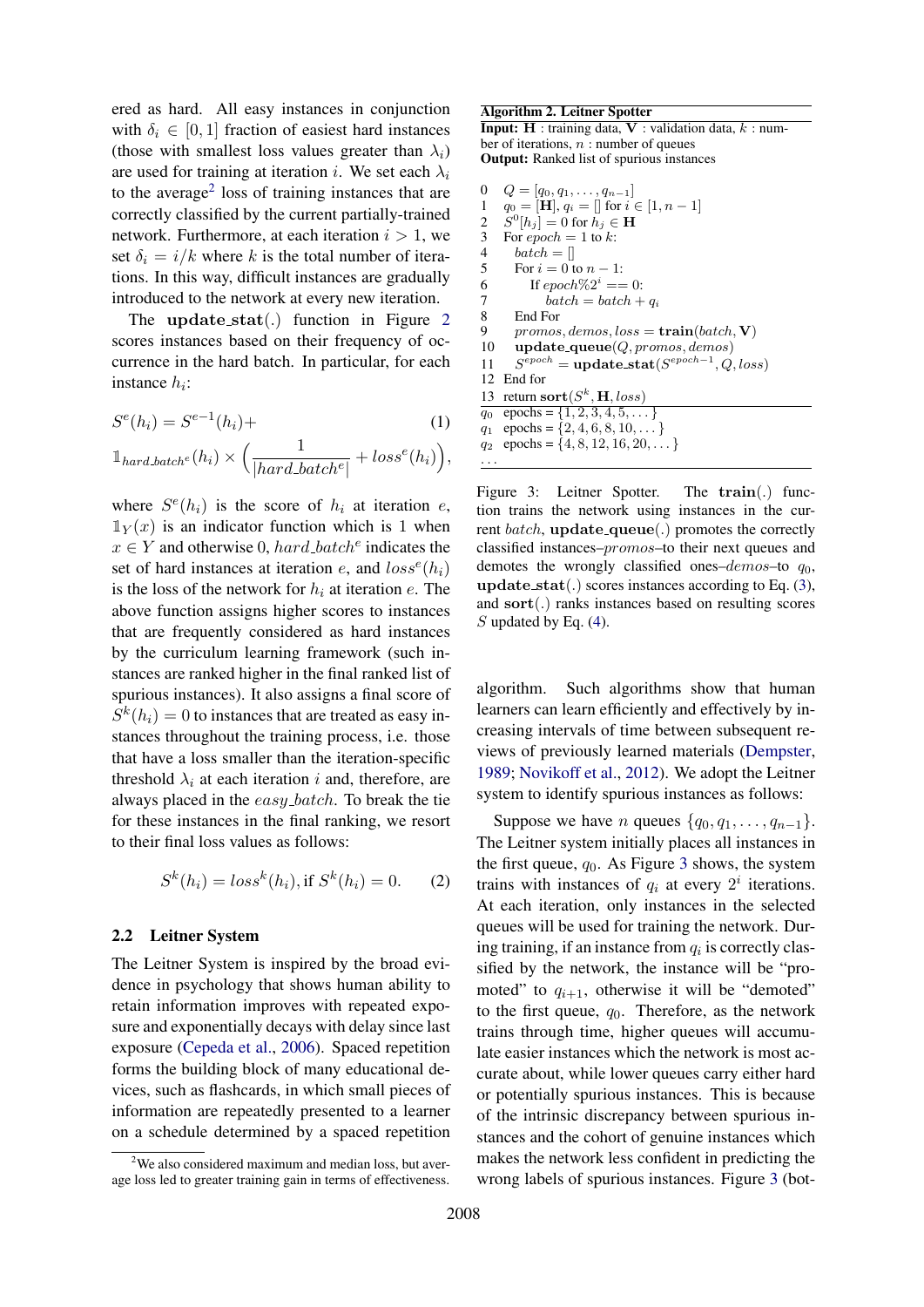tom) provides examples of queues and their corresponding processing epochs.

The update\_stat(.) function in Figure 3 scores instances based on their occurrence in  $q_0$ . In particular, for each instance  $h_i$ :

$$
S^{e}(h_{i}) = S^{e-1}(h_{i}) + \mathbb{1}_{q_{0}^{e}}(h_{i}) \times \left(\frac{1}{|q_{0}^{e}|} + loss^{e}(h_{i})\right),
$$
\n(3)

where  $|q_0^e|$  indicates the number of instance in  $q_0$ at iteration e. The above function assigns higher scores to instances that frequently occur in  $q_0$ . It also assigns a final score of  $S^k(h_i) = 0$  (at the last iteration) to instances that have never been demoted to  $q_0$ . To break the tie for such instances, we use their final loss value as follows:

$$
S^k(h_i) = loss^k(h_i), \text{if } S^k(h_i) = 0. \tag{4}
$$

### 3 Experiments

### 3.1 Evaluation Metrics

We employ a TREC-like evaluation setting to compare models against each other. For this, we create a pool of K most spurious instances identified by different models. If needed, e.g. in case of real-world datasets, we manually label all instances in the pool and come to agreement about their labels. Then, we compare the resulting labels with the original labels in the dataset to determine spurious/genuine instances. We compare models based on the standard TREC evaluation measures, namely mean average precision (MAP), precision after r instances are retrieved (P@r), and, only for synthetic data, precision after all spurious instances are retrieved (Rprec). We use the trec-eval toolkit to compute performance of different models.<sup>3</sup>

#### 3.2 Datasets

We develop synthetic and real-world datasets for our experiments. Since, in contrast to real-world datasets, (most<sup>4</sup>) synthetic datasets do not contain any noisy instances, we can conduct largescale evaluation by injecting spurious instances into such datasets. Table 1 shows detail information about our datasets.

| Dataset                    | Train/Val | <b>SpRatio</b>                       | Input       | Output   |  |
|----------------------------|-----------|--------------------------------------|-------------|----------|--|
| <b>Synthetic Dataset</b>   |           |                                      |             |          |  |
| Addition                   | 10K/2K    | $\alpha \in (0, 0.5]$ $(x, y \ge 0)$ |             | $x + y$  |  |
| <b>Real-world Datasets</b> |           |                                      |             |          |  |
| Twitter                    | 10K/1K    | 0.30                                 | brand tweet | pos/neg  |  |
| Reddit                     | 4K/400    | 0.23                                 | cancer post | rel/irel |  |

Table 1: Dataset Information. "SpRatio" shows the fraction of spurious instances in the TREC pool; size of the pool for Addition is 10K instances with no limit on the top  $K$  retrieved instances; the corresponding value for Twitter and Reddit datasets are 198 and 152 posts respectively for top  $K = 50$ .

#### 3.2.1 Synthetic Dataset

The Addition dataset, initially developed by Zaremba and Sutskever (2014), is a synthetic dataset in which an input instance is a pair of non-negative integers smaller than  $10<sup>l</sup>$  and the corresponding output is the arithmetic sum of the input; we set  $l = 4$  in our experiments. Since this dataset contains only genuine instances, we create noisy datasets by injecting  $\alpha \times N$ spurious instances into  $(1 - \alpha) \times N$  genuine instances, where  $N = 10K$  is the total number of training instances and  $\alpha \leq 0.5$  indicates the noise level in the dataset. We create spurious instances as follows: given three random numbers  $x_i, x_j, x_k \in [0, 10^l)$  such that  $x_j \neq x_k$ , the wrong sum (output) for the pair  $(x_i, x_j)$  is computed as:

$$
\max(0, x_i + (-1)^o \times x_k),
$$

where  $\sigma$  is a random variable that takes values from  $O = \{1, 2\}$  with equal probability.

#### 3.2.2 Real-world Datasets

We crowdsource annotations for two real-world datasets, namely Twitter and Reddit posts (see Table 1). For quality control, we carefully develop annotation schemas as well as high quality test questions (see below) to minimize the chances of spurious labels in the resulting annotations.

The Twitter dataset contains tweets about a telecommunication brand. Tweets contain brand name or its products and services. Annotators are instructed to label tweets as positive/negative if they describe positive/negative sentiment about the target brand. We use 500 labeled instances for annotation quality assurance and ignore data generated by annotators who have less than 80% accuracy on these instances. The resulting Fleiss' kappa (Fleiss, 1971) is  $\kappa = 0.66$  on our Twitter dataset which indicates substantial agreement.

<sup>3</sup>http://trec.nist.gov/trec\_eval/

<sup>4</sup> Some synthetic datasets may contain noise, see sample inconsistencies that our model identified in the bAbi dataset (Weston et al., 2016) in Table 3.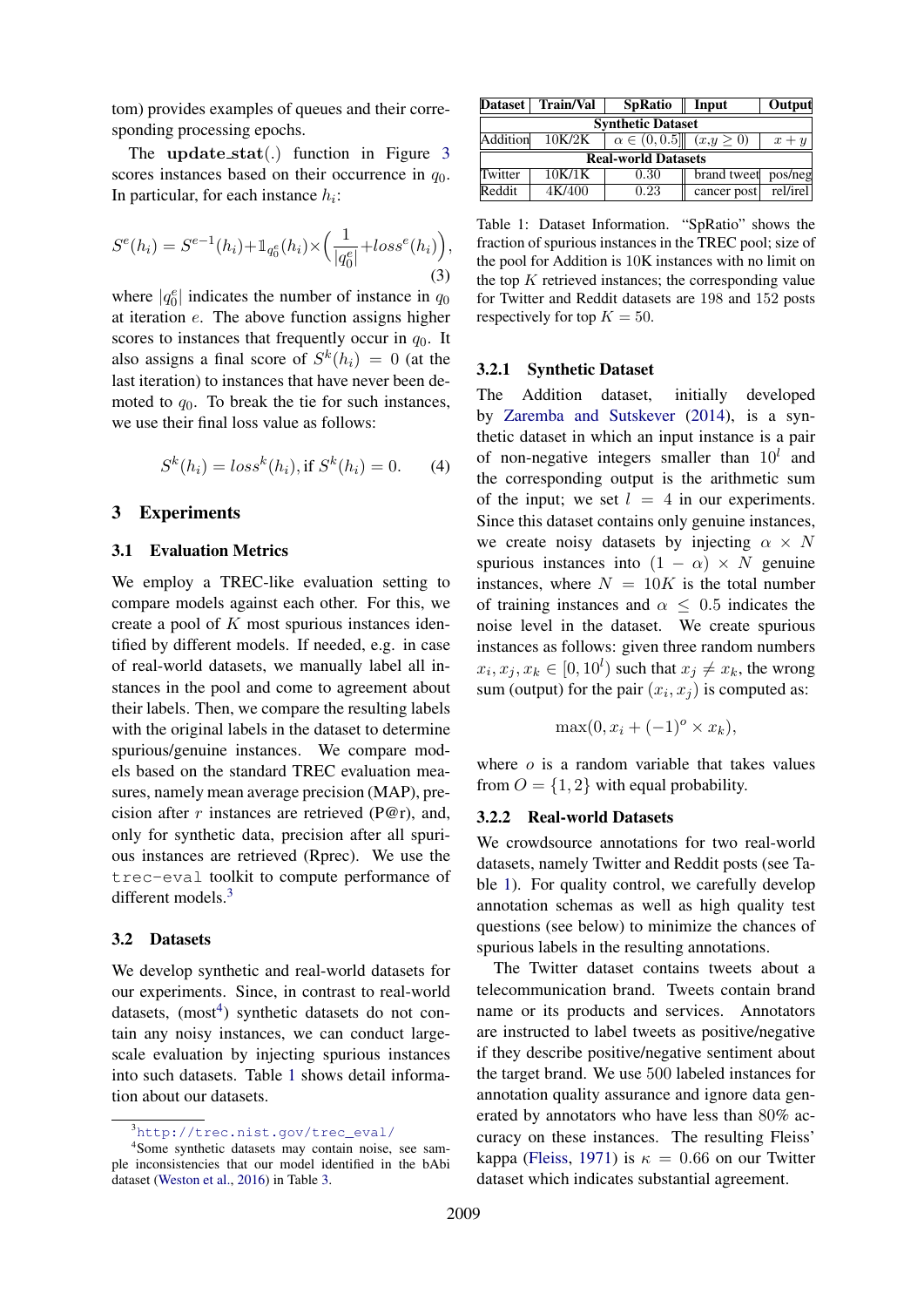The Reddit dataset includes posts about colon, breast, or brain cancer. These posts contain phrases like *colon cancer*, *breast cancer*, or *brain cancer*. Annotators are instructed to label a post as "relevant" if it describes a patient's experience (including sign and symptoms, treatments, etc.,) with respect to the cancer. In contrast, "irrelevant" posts are defined as generic texts (such as scientific papers, news, etc.,) that discuss cancer in general without describing a real patient experience. We use 300 labeled instances for annotation quality assurance and ignore annotations generated by users who have less than 80% accuracy on these instances. The resulting Fleiss' kappa is  $\kappa = 0.48$  for the Reddit dataset which indicates moderate agreement.

### 3.3 Settings

For the synthetic Addition dataset, we set the size of the TREC pool to  $K = 10,000$  (size of training data) which indicates there is no limitation on the number of spurious instances that a model can retrieve; note that we have a spurious/genuine label for each instance in the Addition dataset and therefore do not need to label the resulting TREC pool manually. Furthermore, we consider the LSTM network developed by Sutskever et al. (2014) as the downstream learner.<sup>5</sup> Without noise in data, this network obtains a high accuracy of 99.7% on the Addition task.

For the real-world datasets, we allow each model to submits its top 50 most spurious instances to the TREC pool (we have five models including our baselines). As mentioned before, we manually label these instances to determine their spurious/genuine labels. This leads to TREC pools of size 198 and 152 posts (with 59 and 35 spurious instances) for the Twitter and Reddit datasets respectively.

We use the MLP network fastText (Joulin et al., 2017) as the downstream learner - for more effective prediction, we add a Dense layer of size 512 before the last layer of fastText. This network obtains accuracy of 74.6% and 70.2% on Twitter and Reddit datasets respectively.

Finally, for the Leitner system, we experiment with different queue lengths,  $n = \{3, 5, 7\}$ , and set  $n = 5$  in the experiments as this value leads to slightly better performance in our experiments.

### 3.4 Baselines

We consider the following baselines; each baseline takes a dataset and a model as input and generates a ranked list of spurious instances in the dataset:

• Prediction Probability (PP): Since prediction loss of spurious instances tend to be higher than that of genuine ones (He and Garcia, 2009; Hendrycks and Gimpel, 2016), this baseline ranks instances in descending order of their prediction loss after networks are trained through standard (rote) training.

• Variational inference (VI) (Hovy et al., 2013; Rehbein and Ruppenhofer, 2017): This model approximates posterior entropy from several predictions made for each individual instance (see below). $6$ 

• Bayesian Uncertainty (BU) (Feinman et al., 2017): This model ranks instances with respect to the uncertainty (variance) in their stochastic predictions.<sup>7</sup>

BU estimates an uncertainty score for each individual instance by generating  $T = 50$  predictions for the instance from a distribution of network configurations. The prediction disagreement tends to be common among spurious instances (high uncertainty) but rare among genuine instances (low uncertainty). Uncertainty of instance  $x$  with predictions  $\{y_1, \ldots, y_T\}$  is computed as follows:

$$
\frac{1}{T} \sum_{i=1}^T \mathbf{y}_i^\top \mathbf{y}_i - \Big(\frac{1}{T} \sum_{i=1}^T \mathbf{y}_i\Big)^\top \Big(\frac{1}{T} \sum_{i=1}^T \mathbf{y}_i\Big).
$$

Variational inference (VI) (Rehbein and Ruppenhofer, 2017; Hovy et al., 2013) detects spurious instances by approximating the posterior  $p(y|x)$  with a simpler distribution  $q(y)$  (called variational approximation to the posterior) which models the prediction for each instance. The model jointly optimizes the two distributions through EM: in the E-step,  $q$  is updated to minimize the divergence between the two distributions,  $D(q||p)$ ; in the M-step, q is kept fixed while p is adjusted. The two steps are repeated until convergence. Instances are then ranked based on their posterior entropies. Similar to BU, we generate  $T = 50$  predictions for each instance.

For both BU and VI baselines, we apply a dropout rate of 0.5 after the first and last hidden

<sup>5</sup>http://github.com/fchollet/keras/ blob/master/examples/addition\_rnn.py

<sup>6</sup>http://isi.edu/publications/ licensed-sw/mace/

<sup>7</sup>http://github.com/rfeinman/ detecting-adversarial-samples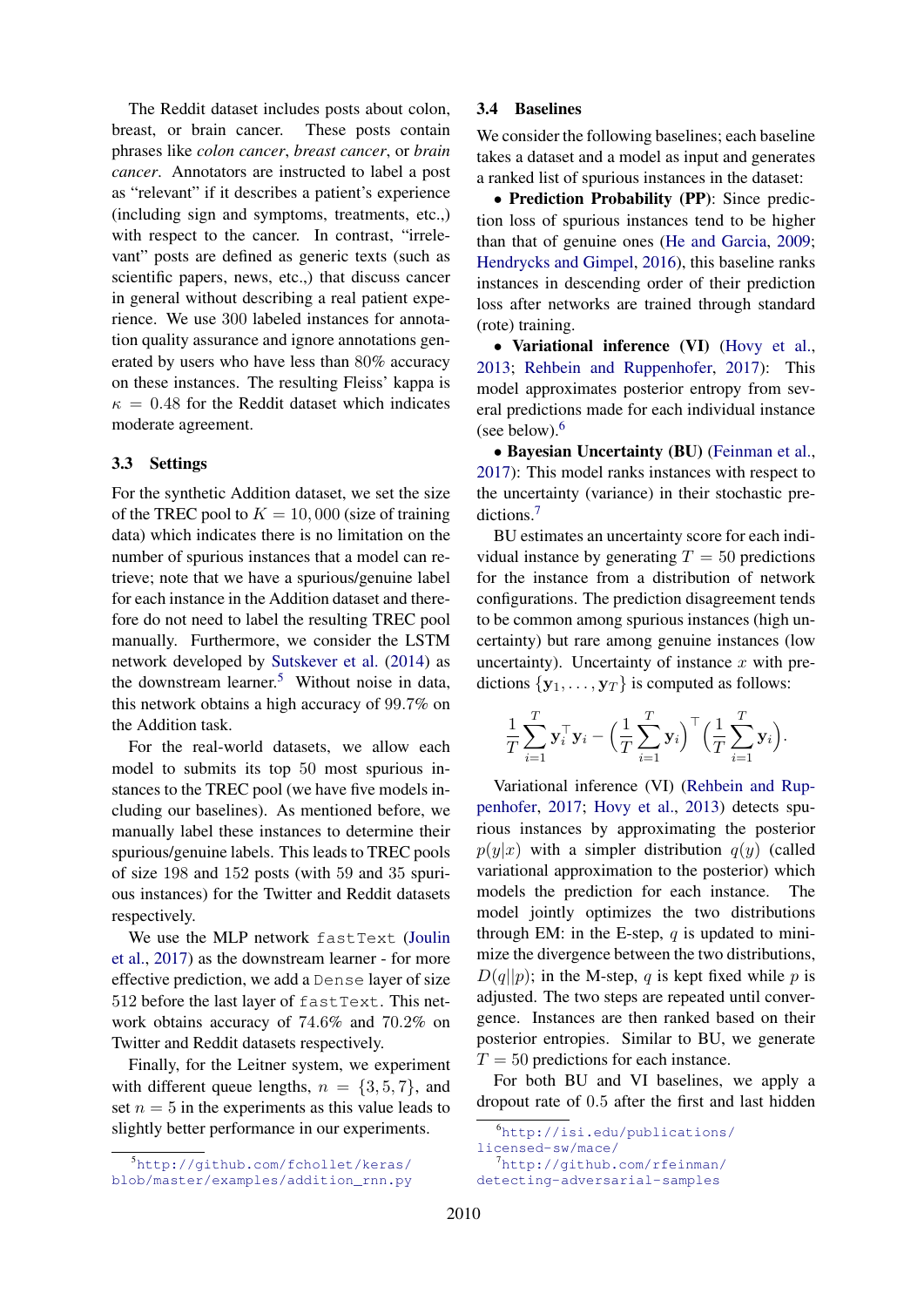layers of our downstream networks to generate predictions. See (Gal and Ghahramani, 2016) for the ability of dropout neural networks in representing model uncertainty.

### 3.5 Experimental Results

The overall mean average precisions (MAPs) of different models on synthetic and real-world datasets are reported in Table 2. For the synthetic dataset (Addition), we report average MAP across all noise levels, and for real-world datasets (Twitter and Reddit), we report average MAP at their corresponding noise levels obtained from corresponding TREC pools. We use t-test for significance testing and asterisk mark (\*) to indicate significant difference at  $\rho = 0.05$  between top two competing systems.

The results show that Leitner (Lit) and Bayesian uncertainty (BU) models considerably outperform prediction probability (PP) and curriculum learning (CL) on both synthetic and real-world datasets. In case of real-world datasets, we didn't find significant difference between top two models perhaps because of the small size of corresponding TREC pools (198 Twitter posts and 152 Reddit posts, see Table 1). Overall, BU and Lit show average MAP of 0.81, and 0.85 on the synthetic dataset and 0.15, 0.22 on real-world datasets respectively. The higher performance of Lit indicates that spurious instances often appear in  $q_0$ . The lower performance of CL, however, can be attributed to its training strategy which may label spurious instances as easy instances if their loss values are smaller than the loss threshold (section 2.1). The large difference between the performances of Lit and CL (two methods based on repeated scoring across training epochs) shows that the way that repetition is utilized by different methods largely affects their final performance in spotting spurious instances. In addition, VI shows lower performance than BU and Lit on synthetic data, but comparable performance to BU on real-world datasets.

Furthermore, the results show that the performance of all models are considerably lower on real-world datasets than the synthetic dataset. This could be attributed to the more complex nature of our real-world datasets which leads to weaker generalizability of downstream learners on these datasets (see next section for discussion on training performance). This can in turn inversely affect the performance of different spotters, e.g. by en-

|           | <b>Synthetic</b>     | Real-world               |
|-----------|----------------------|--------------------------|
|           | $noise = [0.1, 0.5]$ | noise = $\{0.28, 0.35\}$ |
| <b>PP</b> | 0.719                | 0.100                    |
| CL        | 0.718                | 0.067                    |
| VI        | 0.757                | 0.142                    |
| BU        | 0.811                | 0.148                    |
| Lit       | $0.851*$             | 0.225                    |

Table 2: Average overall MAP performance across datasets and noise levels.

couraging most instances to be considered as hard and thus placed in lower queues of Lit or in the hard batch of CL, or by increasing the prediction uncertainty and entropy in case of BU and VI respectively. In addition, as we mentioned before, we carefully setup the annotation task to minimize the chances of spurious labels in the resulting annotations. Therefore, we expect a considerably smaller fraction of spurious instances in our realworld datasets.

Figures 4(a) and 4(d) report MAP and precision after all spurious instances have been retrieved (Rprec) on Addition at different noise levels respectively; note that  $\alpha = 0.5$  means equal number of spurious and genuine instances in training data (here, we do not report the performance of CL due to its lower performance and for better presentation). First, the results show that Lit and BU considerably outperform PP and VI. Furthermore, BU shows considerably high performance at lower noise levels,  $\alpha \leq 0.2$ , while Lit considerably outperforms BU at greater noise levels,  $\alpha > 0.2$ . The lower performance of BU at higher noise levels might be because of the poor generalizability of LSTM in the context of greater noise which may increase the variance in the prediction probabilities of most instances (see section 3.6 for our note on training performance). In terms of average Rprec, the overall performance of PP, CL, VI, BU, and Lit models is 0.62, 0.57, 0.65, 0.70, and 0.74 respectively on the Addition dataset across all noise levels (see the corresponding values for MAP in Table 2). The lower Rprec values than MAP indicate that some spurious instances are ranked very low by models. These are perhaps the most difficult spurious instances to identify.

For the real-world datasets, we only report MAP and P@r (precision at rank  $r$ ) as spurious/genuine labels are only available for those instances that make it to the TREC pool but not for all instances. The results on Reddit, Figures 4(b) and 4(e) respectively, show that Lit outperforms other mod-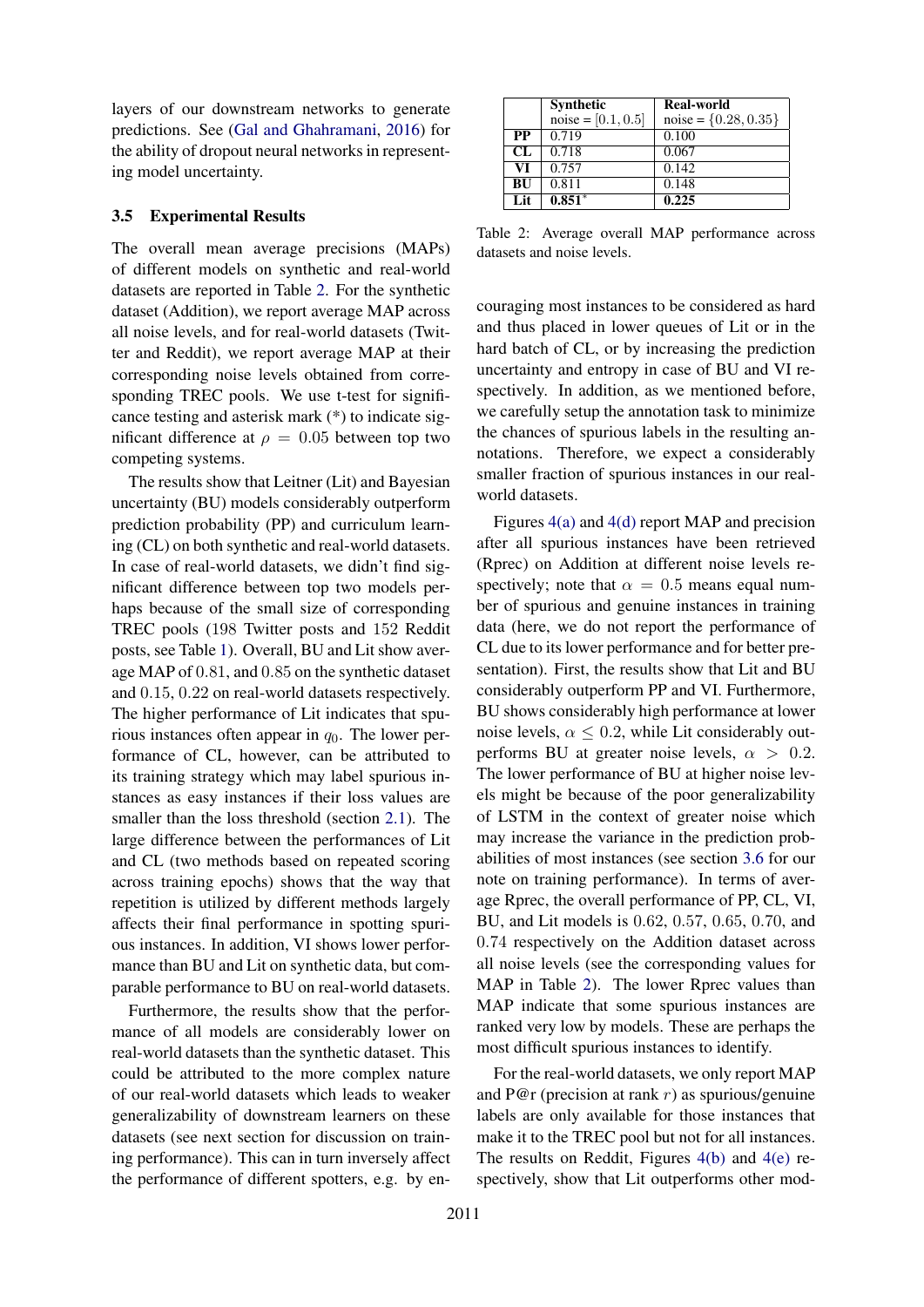

Figure 4: Models performance across datasets. MAP indicates mean average precision, Rprec indicates precision after all spurious instances are retrieved, and P@r indicates precision after r instances are retrieved. In (a) and (b) performance values are reported at different noise levels  $\alpha \in (0, 0.5]$ .

els, but VI and BU show comparable MAP (in contrast to their performance on Addition). Furthermore, Figure 4(e) shows that Lit generates a more accurate ranked list of spurious instances and consistently outperforms other models at almost all ranks. In particular, it maintains a MAP of around 60% at rank 20, while other models have consistently lower MAP than 50% at all ranks.

The results on the Twitter dataset, Figures 4(c) and 4(f), show that Lit outperforms other models. However, interestingly, PP outperforms BU in terms of both MAP and P@r across almost all ranks. This result could be attributed to the substantial annotation agreement on Twitter dataset (Fleiss'  $\kappa = 0.66$ ) which could make network predictions/loss values more representative of gold labels. Figure 4(f) also shows that Lit is the most precise model in identifying spurious instances. Note that P@5 is an important metric in search applications and as Figures  $4(e)$  and  $4(f)$  show, at rank 5, Lit is 2-3 times more precise than the bestperforming baseline on our real-world datasets.

Given *any* dataset and its corresponding neural network, our Leitner model simultaneously trains the network and generates a ranked list of spurious instances in the dataset. For this purpose, the model tracks loss values and occurrences of instances in the lower Leitner queue during training.

### 3.6 Notes on Training Performance

Figure 5(a) shows the accuracy of the LSTM network (Sutskever et al., 2014) trained with different training regimes on the validation data of Addition with different noise levels; note that Rote represents standard training where at each iteration all instances are used to train the network. As the results show, at lower noise levels, the training performance (i.e. the generalizability/accuracy of the LSTM network) is generally high and comparable across different training regimes, e.g. close to 100% at  $\alpha = 0$ . However, Lit leads to a slightly weaker training performance than CL and Rote as the noise level increases. This is because Lit learns from spurious instances more frequently than genuine ones. This may decrease the training performance of Lit, especially with greater amount of noise in data. However, this training strategy increases the spotting performance of Lit as spurious instances seem to occur in lower queues of Leitner more frequently, see Figure 4.

In addition, the accuracy of fastText (Joulin et al., 2017) is reported in Figure 5(b). The results show that different training regimes lead to comparable performance on both datasets (accuracy of around 75% and 70% on Twitter and Reddit respectively). The relatively lower training per-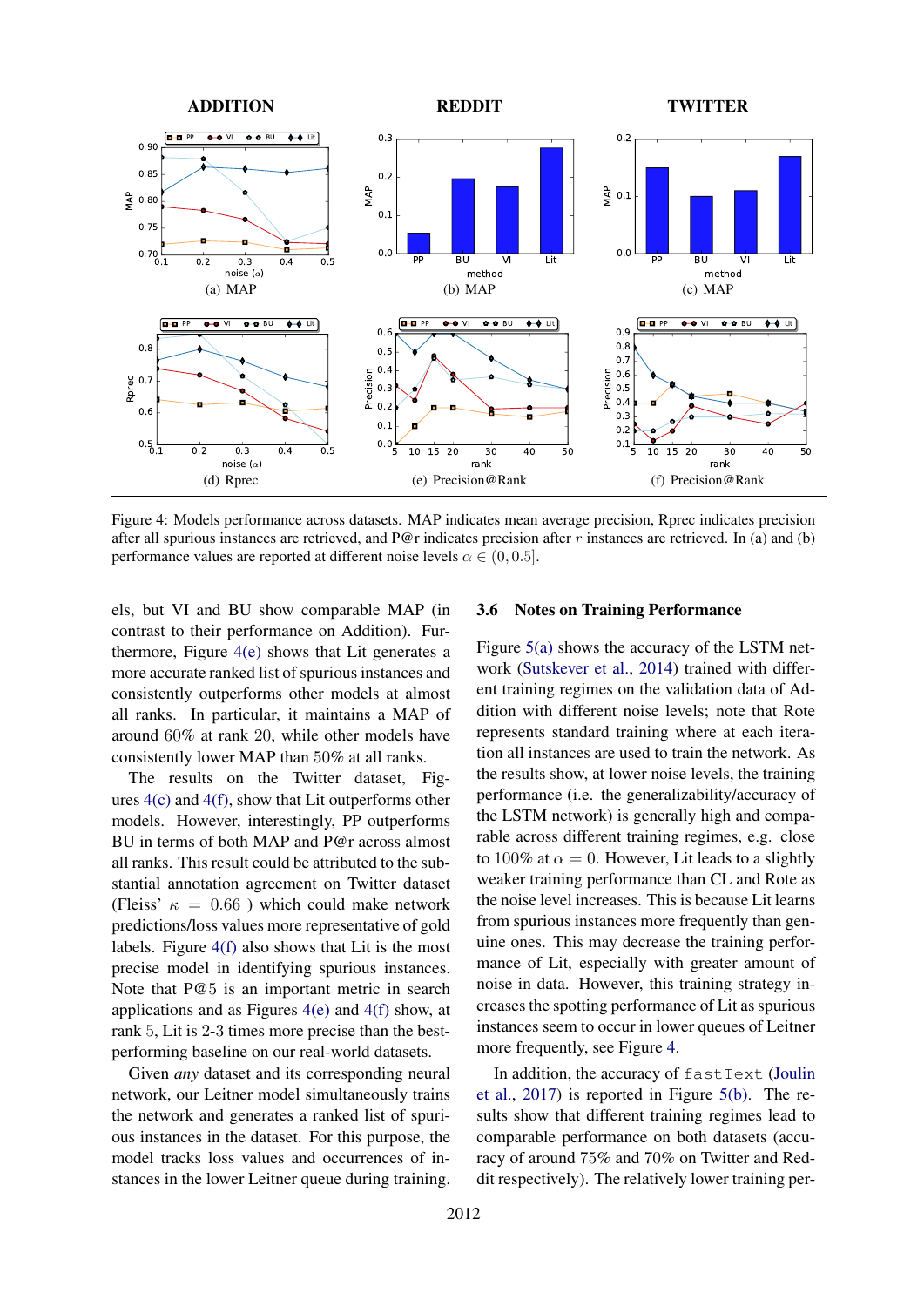

Figure 5: Accuracy of LSTM/fastText trained with different schedulers. Rote: standard training.



Figure 6: Behavior of prediction loss across training epochs. (a) S: spurious, G: genuine; L: low, H: high.

formance on these datasets can contribute to the weaker performance of spotters on these datasets.

# 3.7 Discussion

We first report insights on why prediction loss alone is not enough to identify spurious instances. For this analysis, we track the loss of spurious and genuine instances at each training iteration.<sup>8</sup> Figure 6(a) shows the number of spurious/genuine instances with low/high loss at each epoch; where, we use the average loss of *correctly* classified training instances at each epoch as a pivot value to determine the low and high loss values for that epoch. Initially, almost all spurious and genuine instances have high loss values (see SH and GH in Figure  $6(a)$ ). However, the sheer imbalance of genuine instances relative to spurious instances means that there will still be a relatively large number of genuine instances with large loss - these are simply difficult instances. Furthermore, the number of spurious instances with lower loss values (SL) slowly increases as the network gradually learns the wrong labels of some spurious instances; this, in turn, decreases the expected loss

<sup>8</sup>Here we use Addition with  $N = 10K$  training instances and noise level of  $\alpha = 0.2$ .

of such instances. Since PP merely ranks instances based on loss values, the above two factors may cause some spurious instances to be ranked *lower* than genuine ones by PP; see Figure 6(b) for MAP of PP in detecting spurious instances at every iteration. Using queue information from the Leitner system adds information that loss alone does not; we suspect that the learner can find principled solutions that trade off losses between one difficult genuine instance and another (causing them to bounce between  $q_0$  and higher queues) without harming total loss, but that the more random nature of spurious instances means that they are consistently misclassified, staying in  $q_0$ . Verifying this hypothesis will be the subject of future work.

For our second analysis, we manually inspect highly ranked instances in  $q_0$  of Lit. We use the synthetic dataset bAbi (Weston et al., 2016) which is a systematically generated QA dataset for which the task is to generate an answer given a question and its corresponding story. As the learner, we use an effective LSTM network specifically developed for this task. $9$  Table 3 shows sample instances from bAbi which are highly ranked by

<sup>9</sup>https://github.com/fchollet/keras/ blob/master/examples/babi\_rnn.py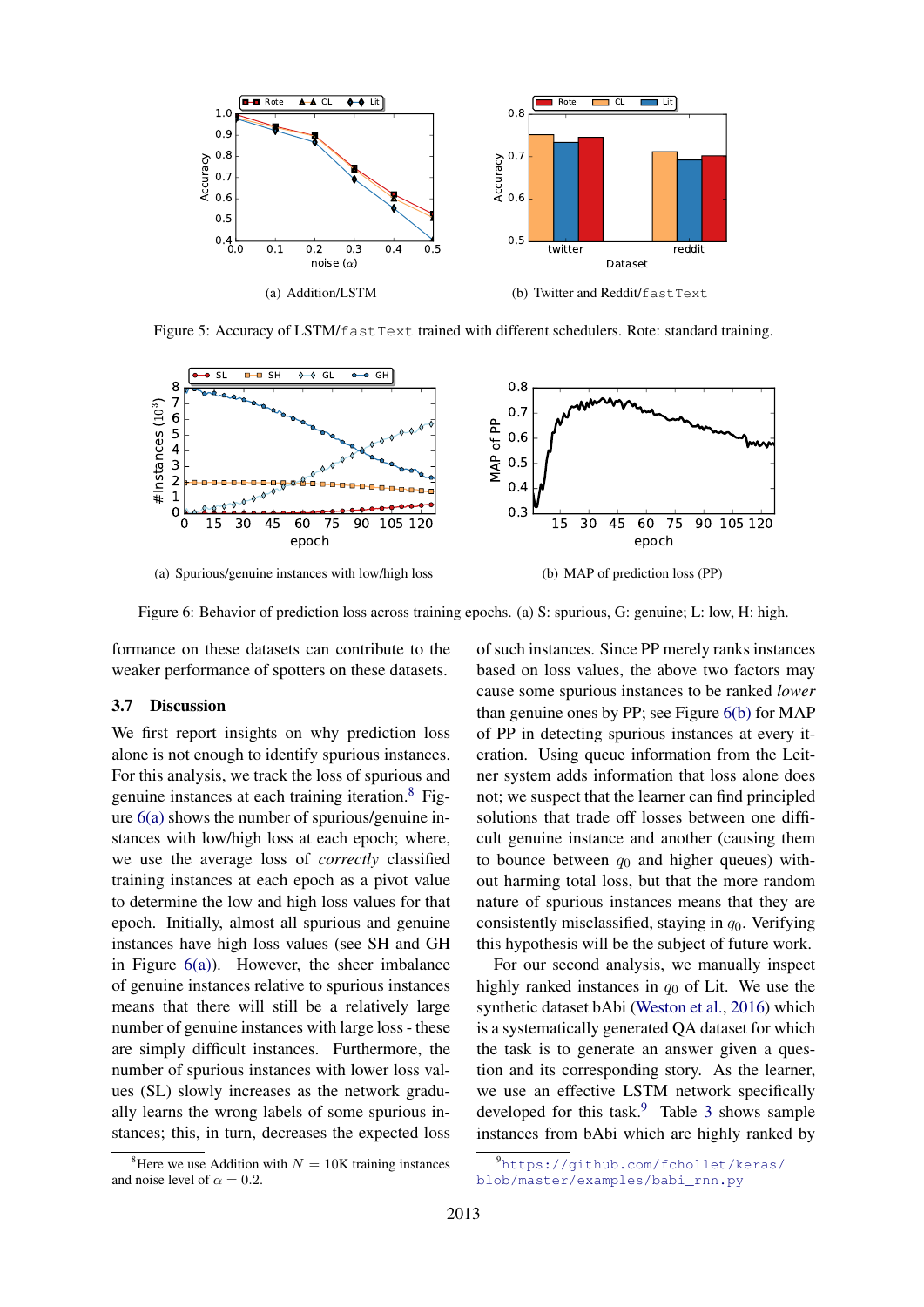| Story: Mary traveled to the garden. Daniel went to            |  |  |
|---------------------------------------------------------------|--|--|
| the garden. Mary journeyed to the kitchen. Mary went          |  |  |
| back to the hallway. Daniel traveled to the office.           |  |  |
| Daniel moved to the garden. Sandra went back to the           |  |  |
| kitchen. John traveled to the bathroom.                       |  |  |
| <b>Question:</b> Where is Mary?                               |  |  |
| <b>Answer:</b> hallway                                        |  |  |
| Story: John went to the office. Daniel journeyed to           |  |  |
| the office. Sandra picked up the football <b>there</b> . San- |  |  |
| dra went to the bedroom. Sandra left the football there.      |  |  |
| Sandra went <b>back to the kitchen</b> . Sandra traveled to   |  |  |
| the hallway. Sandra moved to the garden.                      |  |  |
| <b>Question:</b> Where is the football?                       |  |  |
| Answer: bedroom                                               |  |  |

Table 3: Sample inconsistencies in bAbi dataset.

Lit. We observe inconsistencies in the given stories. In the first case, the story contains the sentence "Mary went *back* to the hallway," while the previous sentences indicate that Mary was in the "garden/kitchen" but not "hallway" before. In the second case, the sentence "Sandra picked up the football *there*" is inconsistent with story because the word "there" doesn't refer to any specific location. We conjecture that these inconsistencies can mislead the learner or at least make the learning task more complex. Our model can be used to explore language resources for such inconsistencies.

### 4 Related Work

There is broad evidence in psychology that shows human ability to retain information improves with repeated exposure and exponentially decays with delay since last exposure. Ebbinghaus (1913, 2013), and recently Murre and Dros (2015), studied the hypothesis of the exponential nature of forgetting in humans. Three major indicators were identified that affect memory retention in humans: delay since last review of learning materials and strength of human memory (Ebbinghaus, 1913; Dempster, 1989; Wixted, 1990; Cepeda et al., 2006; Novikoff et al., 2012), and, more recently, difficulty of learning materials (Reddy et al., 2016).

The above findings show that human learners can learn efficiently and effectively by increasing intervals of time between subsequent reviews of previously learned materials (spaced repetition). In (Amiri et al., 2017), we built on these findings to develop efficient and effective training paradigms for neural networks. Previous research also investigated the development of cognitivelymotivated training paradigms named curriculum learning for artificial neural networks (Bengio

et al., 2009; Kumar et al., 2010). The difference between the above models is in their views to learning: curriculum learning is inspired by the learning principle that training starts with *easier* concepts and gradually proceeds with more difficult ones (Bengio et al., 2009). On the other hand, spaced repetition models are inspired by the learning principle that effective and efficient learning can be achieved by working more on difficult concepts and less on easier ones.

In this research, we extend our spaced repetition training paradigms to simultaneously train artificial neural networks and identify training instances with potentially wrong labels (spurious instances) in datasets. Our work is important because spurious instances may inversely affect interpretations of the data, models developed from the data, and decisions made based on the data. Furthermore, spurious instances lead to unrealistic comparison among competing systems if they exist in test data.

# 5 Conclusion and Future Work

We present a novel approach based on queueing theory and psychology of learning to identify spurious instances in datasets. Our approach can be considered as a scheduler that iteratively trains a downstream learner (e.g. a neural network) and detects spurious instances with respect to their difficulty to learn during the training process. Our approach is robust and can be applied to any dataset without modification given a neural network designed for the target task of the dataset.

Our work can be extended by: (a) utilizing several predictions for each training instance, (b) investigating the extent to which a more sophisticated and effective downstream learner can affect the performance of different spotters, (c) developing models to better distinguish hard genuine instances from spurious ones, and (d) developing ranking algorithms to improve the performance of models on real-world datasets.

### Acknowledgments

We thank anonymous reviewers for their thoughtful comments. This work was supported by National Institutes of Health (NIH) grant R01GM114355 from the National Institute of General Medical Sciences (NIGMS). The content is solely the responsibility of the authors and does not represent the official views of the NIH.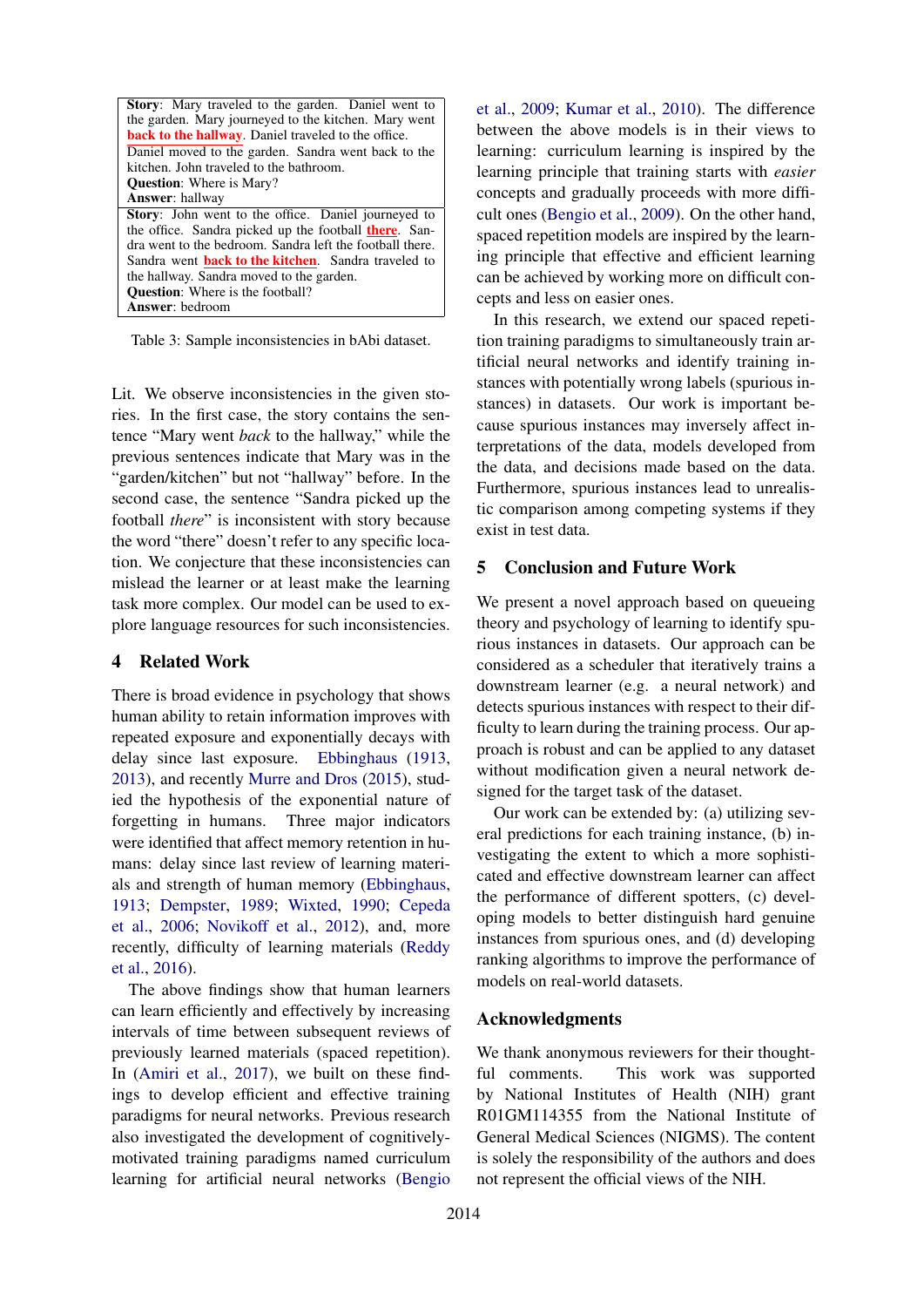### References

- Hadi Amiri, Timothy Miller, and Guergana Savova. 2017. Repeat before forgetting: Spaced repetition for efficient and effective training of neural networks. In *Proceedings of the 2017 Conference on Empirical Methods in Natural Language Processing*. Association for Computational Linguistics, Copenhagen, Denmark, pages 2401–2410.
- Sumit Basu and Janara Christensen. 2013. Teaching classification boundaries to humans. In *Proceedings of the Twenty-Seventh AAAI Conference on Artificial Intelligence*. AAAI Press, pages 109–115.
- Yoshua Bengio, Jérôme Louradour, Ronan Collobert, and Jason Weston. 2009. Curriculum learning. In *Proceedings of the 26th annual international conference on machine learning*. pages 41–48.
- Nicholas J Cepeda, Harold Pashler, Edward Vul, John T Wixted, and Doug Rohrer. 2006. Distributed practice in verbal recall tasks: A review and quantitative synthesis. *Psychological bulletin* 132(3):354– 380.
- Frank N Dempster. 1989. Spacing effects and their implications for theory and practice. *Educational Psychology Review* 1(4):309–330.
- Markus Dickinson and W Detmar Meurers. 2003. Detecting errors in part-of-speech annotation. In *Proceedings of the tenth conference on European chapter of the Association for Computational Linguistics-Volume 1*. pages 107–114.
- Hermann Ebbinghaus. 1913. *Memory: A contribution to experimental psychology*. 3. University Microfilms.
- Hermann Ebbinghaus. 2013. Memory: A contribution to experimental psychology. *Annals of neurosciences* 20(4):155.
- Eleazar Eskin. 2000. Detecting errors within a corpus using anomaly detection. In *Proceedings of North American chapter of the Association for Computational Linguistics conference*. pages 148–153.
- Reuben Feinman, Ryan R Curtin, Saurabh Shintre, and Andrew B Gardner. 2017. Detecting adversarial samples from artifacts. *arXiv preprint arXiv:1703.00410* .
- Joseph L Fleiss. 1971. Measuring nominal scale agreement among many raters. *Psychological bulletin* 76(5):378.
- Yarin Gal and Zoubin Ghahramani. 2016. Dropout as a bayesian approximation: Representing model uncertainty in deep learning. In *international conference on machine learning*. pages 1050–1059.
- Ian J Goodfellow, Jonathon Shlens, and Christian Szegedy. 2015. Explaining and harnessing adversarial examples. *International Conference on Learning Representations* .
- Melody Y. Guan, Varun Gulshan, Andrew M. Dai, and Geoffrey E. Hinton. 2017. Who said what: Modeling individual labelers improves classification. *CoRR* abs/1703.08774.
- Aakar Gupta, William Thies, Edward Cutrell, and Ravin Balakrishnan. 2012. mclerk: enabling mobile crowdsourcing in developing regions. In *Proceedings of the SIGCHI Conference on Human Factors in Computing Systems*. ACM, pages 1843–1852.
- Haibo He and Edwardo A Garcia. 2009. Learning from imbalanced data. *IEEE Transactions on knowledge and data engineering* 21(9):1263–1284.
- Jan Hendrik Metzen, Tim Genewein, Volker Fischer, and Bastian Bischoff. 2017. On detecting adversarial perturbations. *International Conference on Learning Representations* .
- Dan Hendrycks and Kevin Gimpel. 2016. A baseline for detecting misclassified and out-of-distribution examples in neural networks. *International Conference on Learning Representations* .
- Dirk Hovy, Taylor Berg-Kirkpatrick, Ashish Vaswani, and Eduard Hovy. 2013. Learning whom to trust with mace. In *Proceedings of the 2013 Conference of the North American Chapter of the Association for Computational Linguistics: Human Language Technologies*. Association for Computational Linguistics, Atlanta, Georgia, pages 1120–1130.
- Lu Jiang, Deyu Meng, Shoou-I Yu, Zhenzhong Lan, Shiguang Shan, and Alexander Hauptmann. 2014. Self-paced learning with diversity. In *Advances in Neural Information Processing Systems 27*, pages 2078–2086.
- Lu Jiang, Deyu Meng, Qian Zhao, Shiguang Shan, and Alexander G. Hauptmann. 2015. Self-paced curriculum learning. In *Proceedings of the Twenty-Ninth AAAI Conference on Artificial Intelligence*. AAAI'15, pages 2694–2700.
- Armand Joulin, Edouard Grave, and Piotr Bojanowski Tomas Mikolov. 2017. Bag of tricks for efficient text classification. *Proceedings of the 15th Eropean Chapter of the Association for Computational Linguistics* page 427.
- Alex Krizhevsky. 2009. Learning multiple layers of features from tiny images. *Technical Report, University of Toronto* .
- M Pawan Kumar, Benjamin Packer, and Daphne Koller. 2010. Self-paced learning for latent variable models. In *Advances in Neural Information Processing Systems*. pages 1189–1197.
- Walter S Lasecki, Christopher D Miller, and Jeffrey P Bigham. 2013. Warping time for more effective real-time crowdsourcing. In *Proceedings of the SIGCHI Conference on Human Factors in Computing Systems*. ACM, pages 2033–2036.